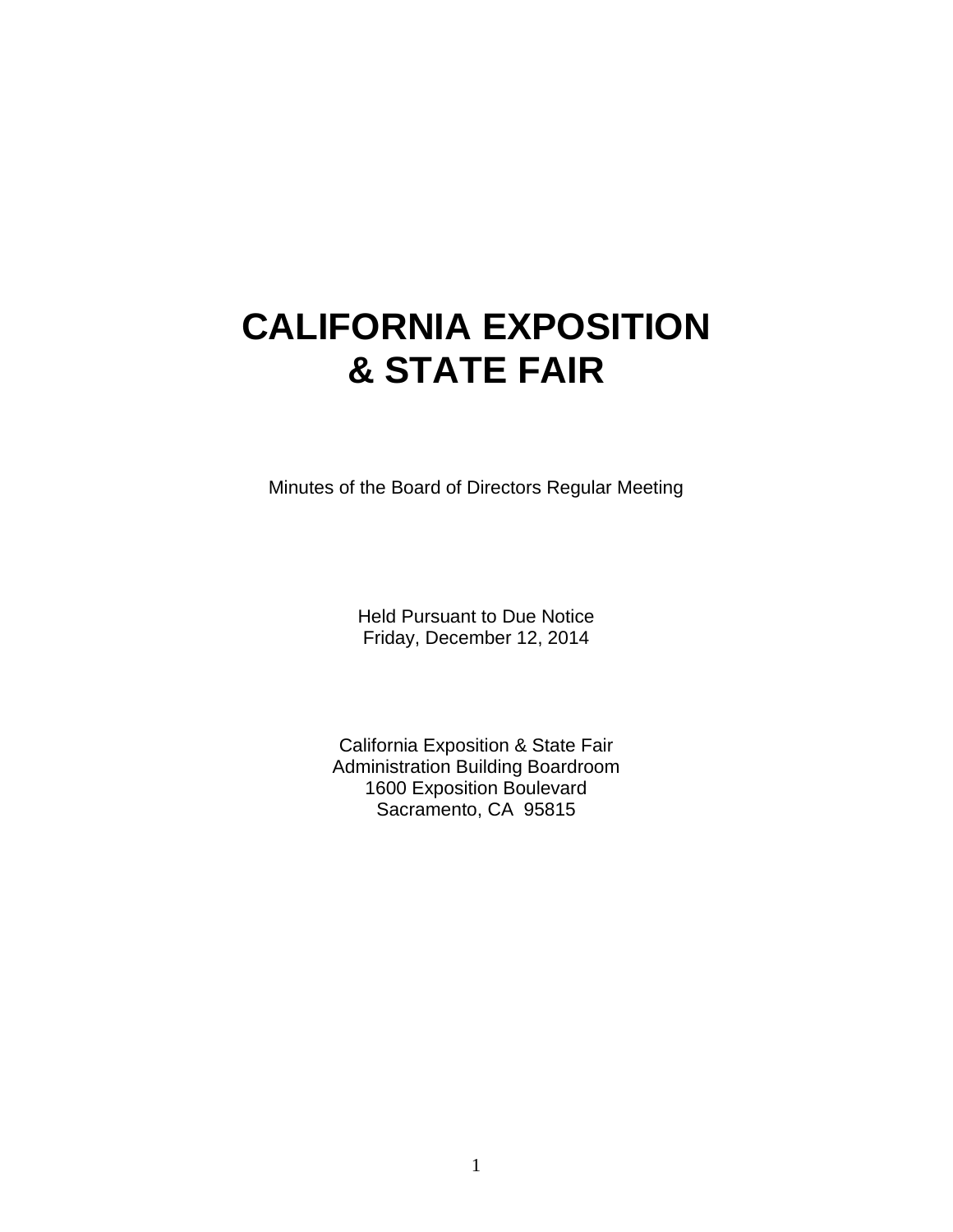### **Directors Present**

Director Sonney Chong, Chair Director David Mallel, Vice Chair Director Rima Barkett Director Rex Hime Director Hallie Muller Director Mark Nelson Director Patrick O'Brien

#### **Directors Absent**

Director Corny Gallagher Director Willie Pelote

#### **Staff Present**

Rick Pickering, Chief Executive Officer (CEO) Sonya Logman, External Affairs Director Jennifer Castleberry, Marketing Director Carrie Wright, Programs Director Samantha Brown, Financial Officer (FO) Marcia Shell, Assistant General Manager, Operations (AGM) Robert Craft, Chief of Police Greg Kinder, Deputy Manager, Programs Nancy Koch, Farm/Floriculture Supervisor Jennifer Koga, Accounting Officer/Supervisor Jan Risso, Contracts Manager Michelle Johnson, Programs Coordinator Maricela Ramirez, Marketing Assistant Randy Brink, Volunteer & Goodwill Ambassador Linda Contreras, Recording Secretary Coco Wong, Recording Secretary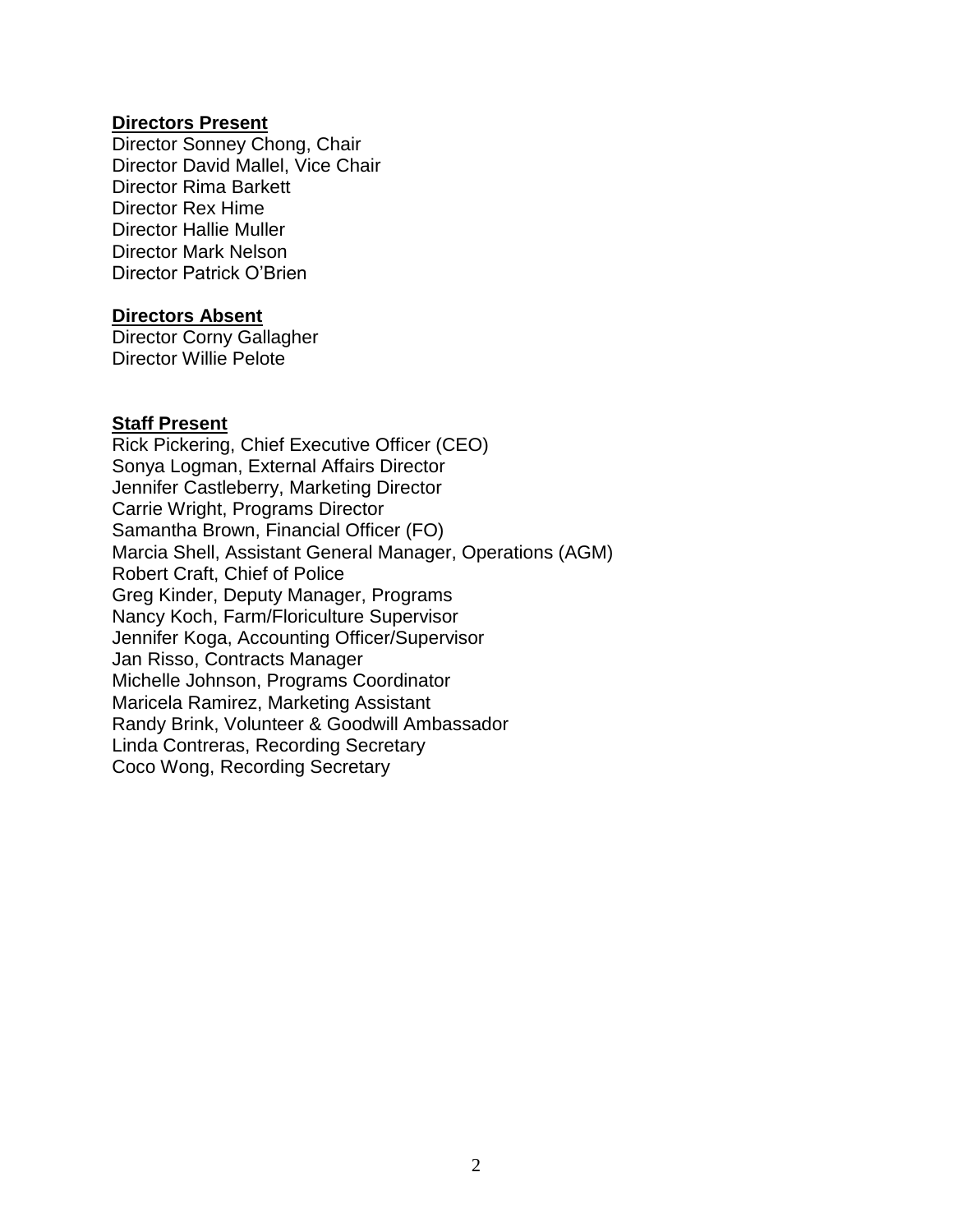# **Others Present**

Erika Bjork, Sacramento Republic Football Club Brain Honebein, Events Partnership Cecil Huston, KOVR Rosemary Jones, Cultural Advisory Council Rory Kaufman, Cultural Advisory Council Nancy Elliot MacDonald, River City Quilters' Guild Brain May, Sacramento Republic Football Club Nick Nicora, Ovations Helen Powell, River City Quilters' Guild Chris Shores-Hague, River City Quilters' Guild Doug Tatara Amber Williams, Glass Agency Lonnie Wong, FOX 40

\*May not include all others present in the room or arriving late.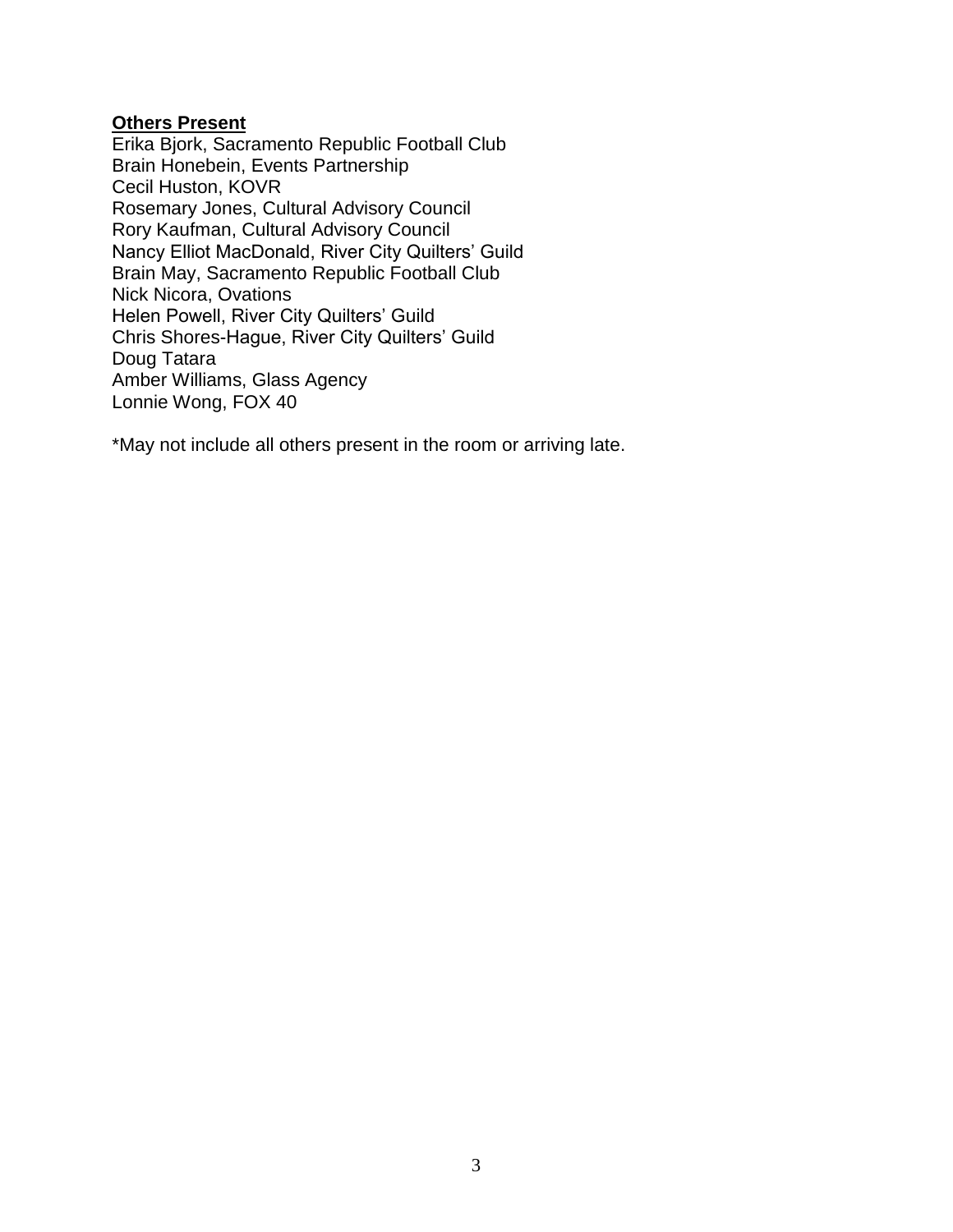## **1. CALL TO ORDER**

The meeting was called to order by Chair Chong at 1:11 p.m.

Chair Chong dispensed with reading the Mission Statement, Policy Statement and Public Comment Statement.

## **2. PLEDGE OF ALLEGIANCE**

Chair Chong asked Director Muller to lead the Board, Staff and Guests in the Pledge of Allegiance.

## **3. ROLL CALL**

Roll call was taken by CEO Pickering and a full quorum was present. Directors Gallagher and Pelote were not present and had asked to be excused.

#### **Motion:**

It was moved by Director O'Brien and seconded by Chair Chong to excuse the absences of Directors Gallagher and Pelote. **All in favor, motion carried unanimously.**

## **4. INTRODUCTION OF GUESTS & STAFF**

Introduction of Guests and Staff were made around the room.

## **5. PRESENTATION**

## **a. Presentation to the Board by the River City Quilters' Guild**

Chris Shores-Hague, Nancy Elliot MacDonald and Helen Powell with River City Quilters' Guild presented a quilt to the Board, with a theme of the iconic blue ribbon and California Poppy.

## **b. Presentation by the Board to Greg Kinder in Recognition of his Retirement from Cal Expo**

Chair Chong presented Deputy Manager, Greg Kinder, with a Golden Bear Award for recognition of his retirement and his 33 years of service at Cal Expo.

Greg Kinder thanked the Board and Staff for the recognition.

## **c. Presentation to Rosemary Jones as Outgoing Member of the Cultural Advisory Council**

Chair Chong presented Rosemary Jones with a Golden Bear Award as Outgoing Member of the Cultural Advisory Council.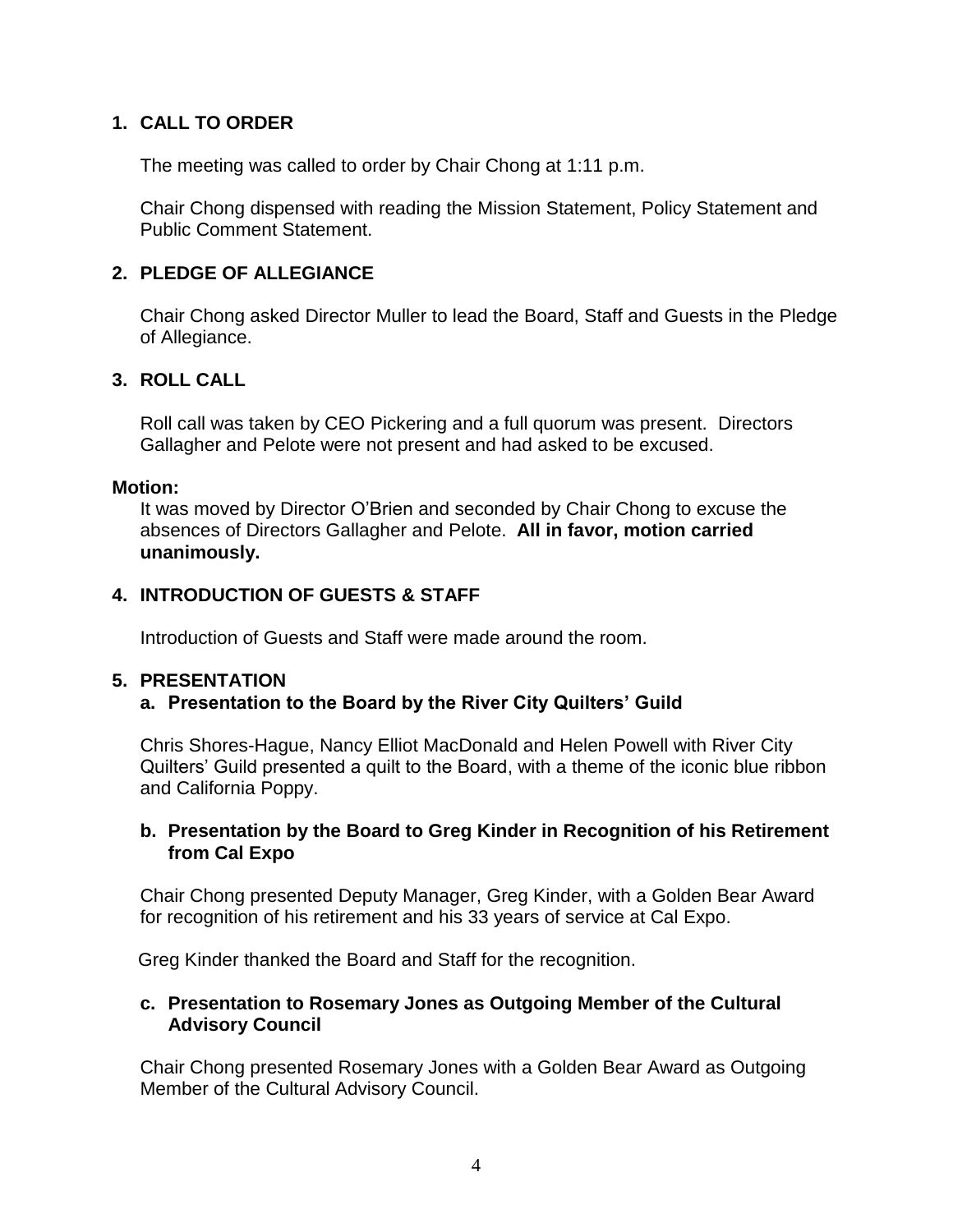Rosemary Jones thanked the Board and Staff for the recognition.

The presentation to Mona Foster as Outgoing Member of the Cultural Advisory Council was tabled and will be brought back by the Board.

# **6. MINUTES OF MEETINGS**

- a. Accept Cultural Advisory Council & Agricultural Advisory Council Joint Meeting Minutes of September 18, 2014, as presented
- b. Accept Cultural Advisory Council Meeting Minutes of May 29, 2014, as presented
- c. Accept Cultural Advisory Council Meeting Minutes of March 20, 2014, as presented
- d. Accept Cultural Advisory Council Meeting Minutes of January 16, 2014, as presented
- e. Accept Agricultural Advisory Council Meeting Minutes of April 24, 2014, as presented

The Cultural Advisory Council & Agricultural Advisory Council Joint Meeting Minutes of September 18, 2014 was tabled and will be brought back to the Board.

#### **Motion:**

It was moved by Director Hime and seconded by Director O'Brien to accept the Cultural Advisory Council Meeting Minutes of May 29, 2014, the Cultural Advisory Council Meeting Minutes of March 20, 2014, the Cultural Advisory Council Meeting Minutes of January 16, 2014, and the Agricultural Advisory Council Meeting Minutes of April 24, 2014, as presented. **All in favor, motion carried unanimously.**

## **7. COMMITTEES AND STAFF REPORTS**

## **a. Cal Expo Renewal Committee Report-Director Hime**

Chair Hime congratulated Sacramento Republic for winning the National USL Pro soccer league championship, as a first year franchise.

CEO Pickering reported on the proposed Amendment #1 to Ovations Fanfare, L.P. Revenue Generating Agreement and the Community Multi-Use Sports Field Seating Expansion Project-CEQA Documentation and Project.

#### **Motion:**

It was moved by Director O'Brien and seconded by Director Hime to approve the proposed Amendment #1 to Ovations Fanfare, L.P. Revenue Generating Agreement and the Community Multi-Use Sports Field Seating Expansion Project-CEQA Documentation and Project for Board's approval. **All in favor, motion carried unanimously.**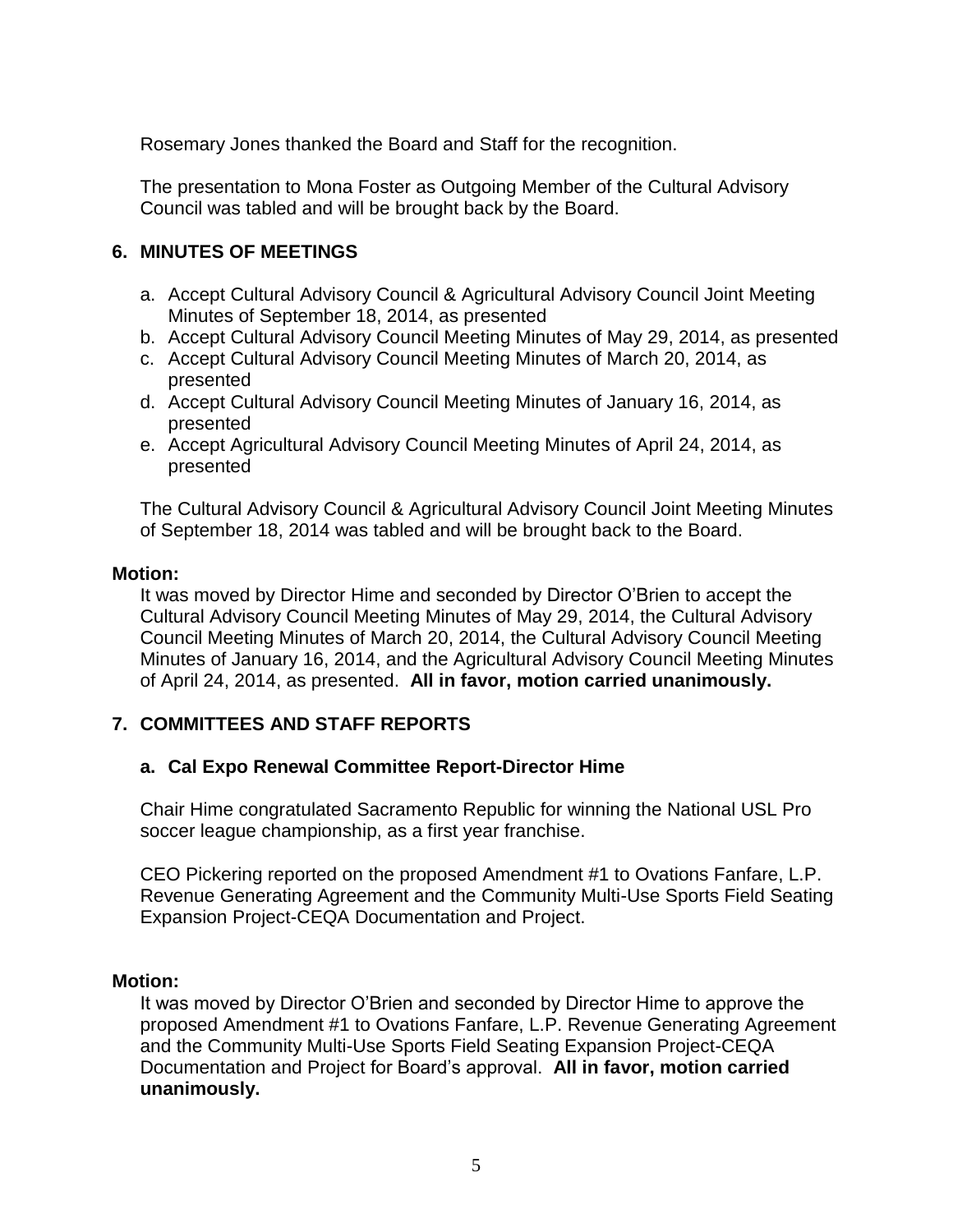Mr. Brian May, with Sacramento Republic, thanked the Board for their partnership on behalf of Mr. Warren Smith, who was unable to attend due to out of State commitments.

Director Hime noted and reviewed the update on Cal Expo Renewal Components and Consideration of a draft Request for Qualifications and the Committee recommends the Board for approval.

#### **Motion:**

It was moved by Director O'Brien and seconded by Director Barkett to adopt and recommend to the Board for the Approval of the draft Request for Qualifications (RFQ); with the understanding that Staff will continue to work to incorporate any further formatting and standards set forth by the State of California.

Chair Chong asked for Public Comments. There were none. **All in favor, motion carried unanimously.**

## **b. Finance Committee Report - Director Mallel**

Vice Chair Mallel noted and reviewed the Schedule of Allowance for Doubtful Accounts included in the Board's packet.

#### **Motion:**

It was moved by Director O'Brien and seconded by Director Muller to approve the Schedule of Allowance for Doubtful Accounts. **All in favor, motion carried unanimously.**

Vice Chair Mallel noted and reviewed the Contract/Purchases Requiring Board Approval included in the Board packet.

#### **Motion:**

It was moved by Director O'Brien and seconded by Director Muller to approve the Contracts/Purchases Requiring Board Approval. **All in favor, motion carried unanimously.**

Vice Chair Mallel noted and reviewed the Proposed 2015 Annual Budget included in the Board packet.

#### **Motion:**

It was moved by Director Muller and seconded by Director O'Brien to approve the Proposed 2015 Annual Budget. **All in favor, motion carried unanimously.**

Vice Chair Mallel noted and reviewed the Bonney Field Financial Statement included in the Board packet.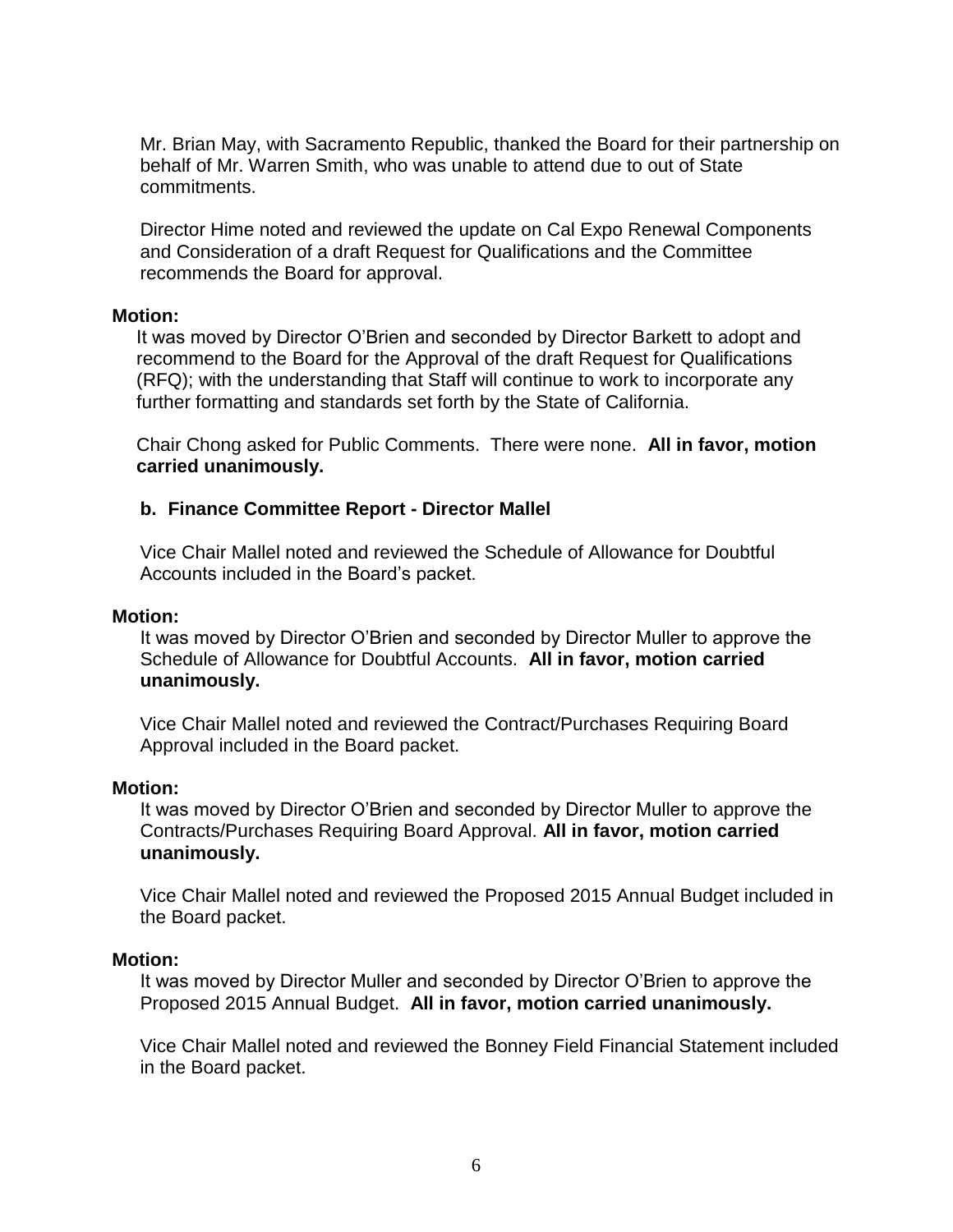## **c. Operations & Planning Staff Report**

AGM Shell reviewed her staff report included in the Board packet.

A photo slideshow presentation of events held at Cal Expo Events was shown by AGM Shell and External Affairs Director Logman to the Board by Staff.

## **8. FINANCIAL REPORTS**

## **a. Bonney Field Financial Statement**

This was discussed during the Committees and Staff Reports

## **9. CONSENT CALENDAR**

No items for consideration.

## **10. CORRESPONDENCE**

No items for consideration.

## **11. UNFINISHED BUSINESS**

**a. Review and Approval of Proposed 2015 Annual Report**

**b. Review and Approval of Amendment #1 to Ovations Fanfare, L.P. Revenue Generating Agreement**

**c. Review and Approval of Community Multi-Use Sports Field Seating Expansion Project-CEQA Documentation**

## **d. Update on Cal Expo Renewal Components and Consideration of a draft Request for Qualifications**

These items were considered during the Committee and Staff Reports earlier in the meeting.

# **12. NEW BUSINESS**

# **a. Review for Approval Schedule of Allowance for Doubtful Accounts**

# **b. Contracts/Purchases Requiring Board Approval**

These items were considered during the Committee and Staff Reports earlier in the meeting.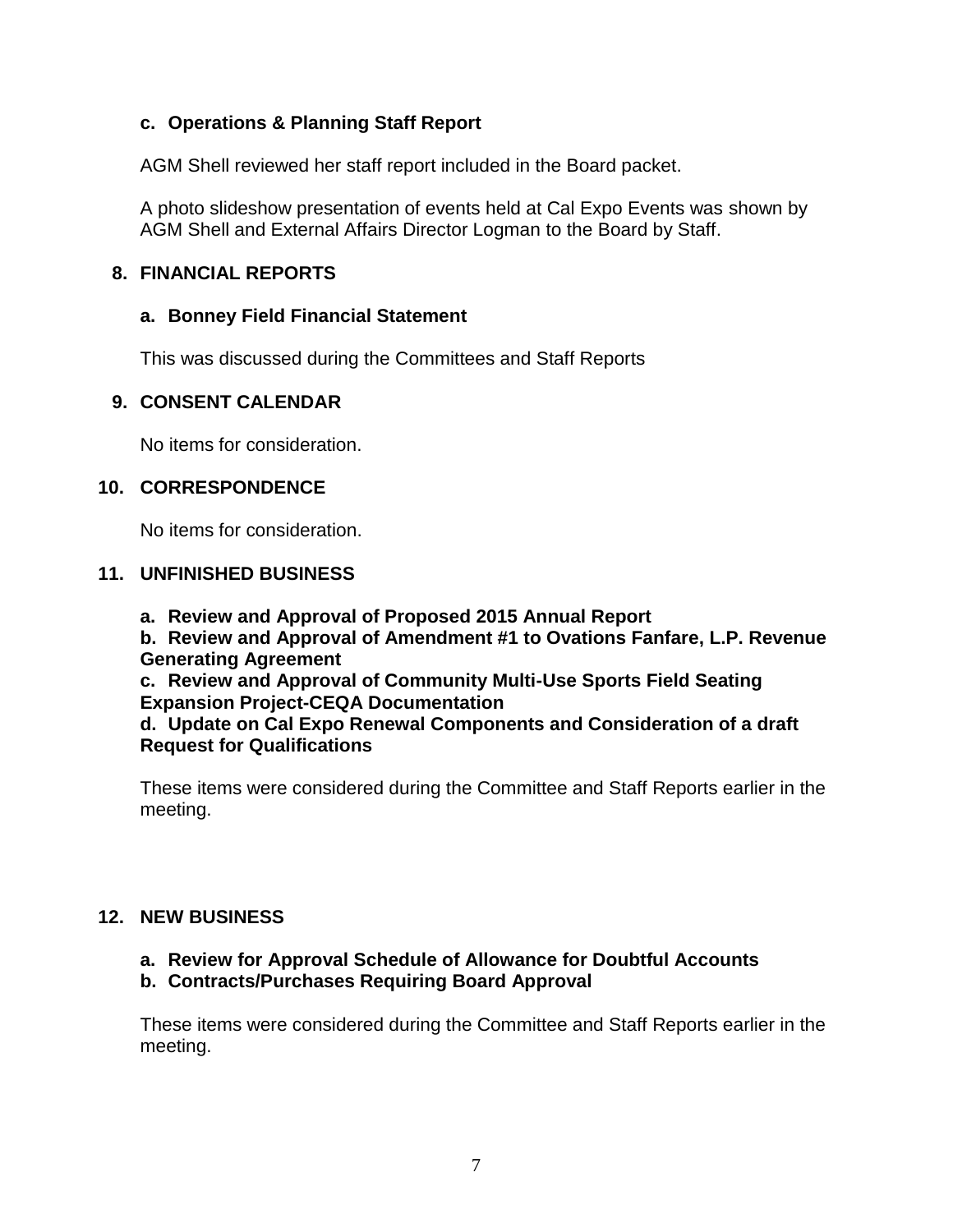## **c. Review for Approval Proposed 2015 Cal Expo Board of Directors Meeting Dates**

CEO Pickering presented the Proposed 2015 Cal Expo Board of Directors Meeting Dates included in the Board packet.

## **Motion:**

It was moved by Director Hime and seconded by Director O'Brien to approve the Proposed 2015 Cal Expo Board of Directors Meeting Dates. **All in favor, motion carried unanimously.**

# **13. ELECTION OF OFFICERS**

# **a. Nominations Received at the Last Public Meeting on October 17, 2014**

- 1. Chair David Mallel
- 2. Vice Chair Patrick O'Brien
- 3. Nominations from the Floor
- 4. Close Nominations
- 5. Hold election for Each

Chair Chong reviewed the requirements for electing officers at a public meeting. Chair Chong reported that Vice Chair Mallel has asked to be considered for Chair and Director O'Brien has asked to be considered for Vice Chair.

Chair Chong asked for further nominations for Chair and Vice Chair. Hearing none.

## **Motion:**

By Board acclimation, it was moved by Director Hime and seconded by Director Muller to close the nomination for Chair and to elect Vice Chair Mallel as Chair. **All in favor, motion carried unanimously.**

# **Motion:**

By Board acclimation, it was moved by Director Nelson and seconded by Vice Chair Mallel to close the nomination for Vice Chair and to elect Director O'Brien as Vice Chair. **All in favor, motion carried unanimously.**

# **b. Office of Secretary-Treasurer/General Manager-Rick Pickering**

# **Motion:**

By Board acclimation, it was moved by Director O'Brien and seconded by Director Hime to elect CEO Pickering to the office of Secretary-Treasurer/General Manager. **All in favor, motion carried unanimously.**

# **14. MATTERS OF INFORMATION**

**a. Public Comments**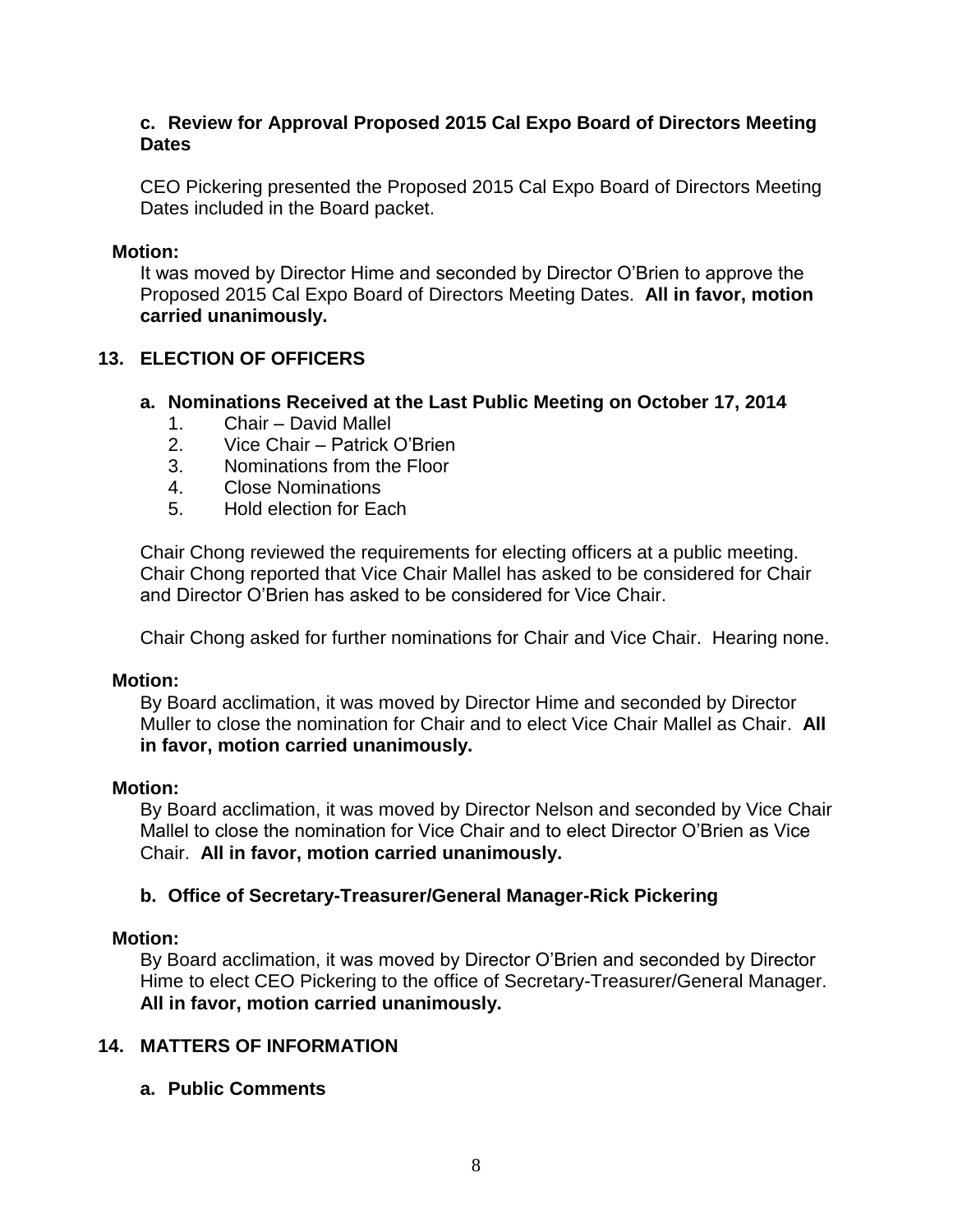There were none.

#### **b. Manager Comments**

CEO Pickering reported a State Fair Marketing report that was distributed to the Board. A copy for review is on file.

CEO Pickering reported the continued work to update Cal Expo Renewal and the draft of Qualifications (RFQ). Cal Expo is excited for ongoing opportunities and is excited to be the showcase of the future.

CEO Pickering commented about success stories, such as Bonney Field, on Fair Dealer Magazine, which was published by the Western Fairs association. The cover contains a spectacular photo of Bonney Field taken during the State Fair.

CEO Pickering reported on the recent prestigious recognition and awards received from the International Association of Fairs & Expositions (IAFE). The Judge's Choice Award in Best Agricultural Programming of 2014 was awarded for The California Kitchen at the State Fair. Only one award was presented, among all agriculture programs submitted for judging.

A brief California State Fair Farm and Kitchen video presentation was shown to the Board.

CEO Pickering thanked Ovations for assisting with Cal Expo's Employee Appreciation Luncheon hosted earlier in the day.

CEO Pickering congratulated the new 2015 Chair Mallel and Vice Chair O'Brien for stepping up to the leadership roles.

Former Deputy General Manager, Brian May presented Cal Expo's Volunteer and Goodwill Ambassador, Randy Brink with a certificate recognizing his 25 years of service to Cal Expo.

CEO Pickering thanked the Board and Staff and wished everyone a wonderful holiday season with a brighter future in 2015.

#### **c. Director Comments**

Each of the Directors that were present thanked the Staff for all of their contributions, and they look forward to the upcoming year.

Chair Chong congratulated Vice Chair Mallel and Director O'Brien on being elected to Chair and Vice Chair. Chair Chong thanked the Board and Staff and wished everyone a Happy Holiday.